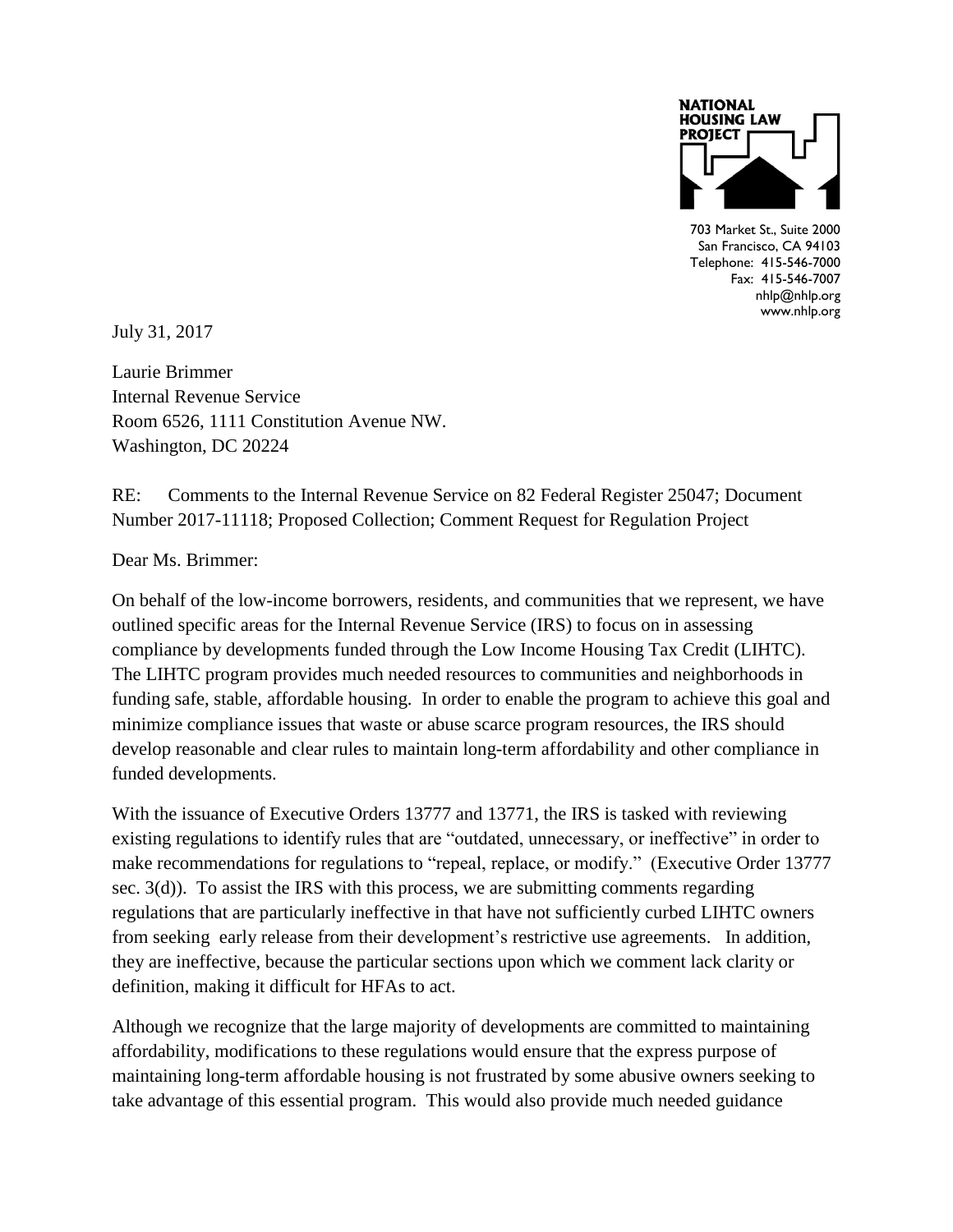(including requirements, where appropriate) to the State agencies ultimately tasked with preventing such inappropriate early release.

Our greatest concern is with entities that appear to engage in strategic acquisition of LIHTC funded properties after the credits are already allocated (and, in many instances, already claimed) with the hope of avoiding the LIHTC use restrictions. These entities, unfortunately, are not the trusted partners of the housing finance agencies that are sensitive to their standing within the program, since they do not seek future allocations. Because such firms operate outside the Qualified Allocation Plan (QAP) process, one of the state's best incentives, eligibility for future credits, does not work. This is the perfect place for the IRS to step in and provide more detailed regulation. This specifically impacts the comments on planned foreclosure and qualified contracts below.

Here are regulatory modifications the IRS can make to maintain affordability and improve compliance:

1) The IRS must provide a system for providing prompt, publically available guidance to housing finance agencies seeking guidance on policy issues.

As you know, under the LIHTC program, state housing finance agencies have the obligation to monitor a development's compliance with the tax code. While the states have this on-the-ground obligation, the IRS still has ultimate obligation to administer the program. For example, states report non-compliance to IRS on Form 8823, but it is still the IRS's responsibility to impose sanctions.

Because the IRS operates the program but relies on the states for on-the-ground operations, the IRS must provide an avenue for questions and to address ambiguity. While we recognize that the IRS has a system of communication, it is not sufficient to address fast-moving, real life questions regarding developments, especially those seeking release from the program. We base this observation on our experience. In our work addressing and researching developments seeking early release, we have seen examples of state housing finance agencies asking for help but not receiving any clear guidance from IRS.

We believe that the IRS has a responsibility to provide publically available guidance on this federal program that affects millions of Americans. The IRS also has an obligation to improve the current ineffective system to protect federal resources, as well as the program's low-income intended beneficiaries.

2) The IRS should update the regulations regarding "early release" from affordability restrictions as they are "outdated, unnecessary, or ineffective."

The Internal Revenue Code permits developments to have early release from the LIHTC affordability guidelines in the event of a foreclosure or through the Qualified Contract (QC) process. Clarification is needed in order to ensure long-term affordability of LIHTC units and to clarify that these are the only circumstances that permit such a release.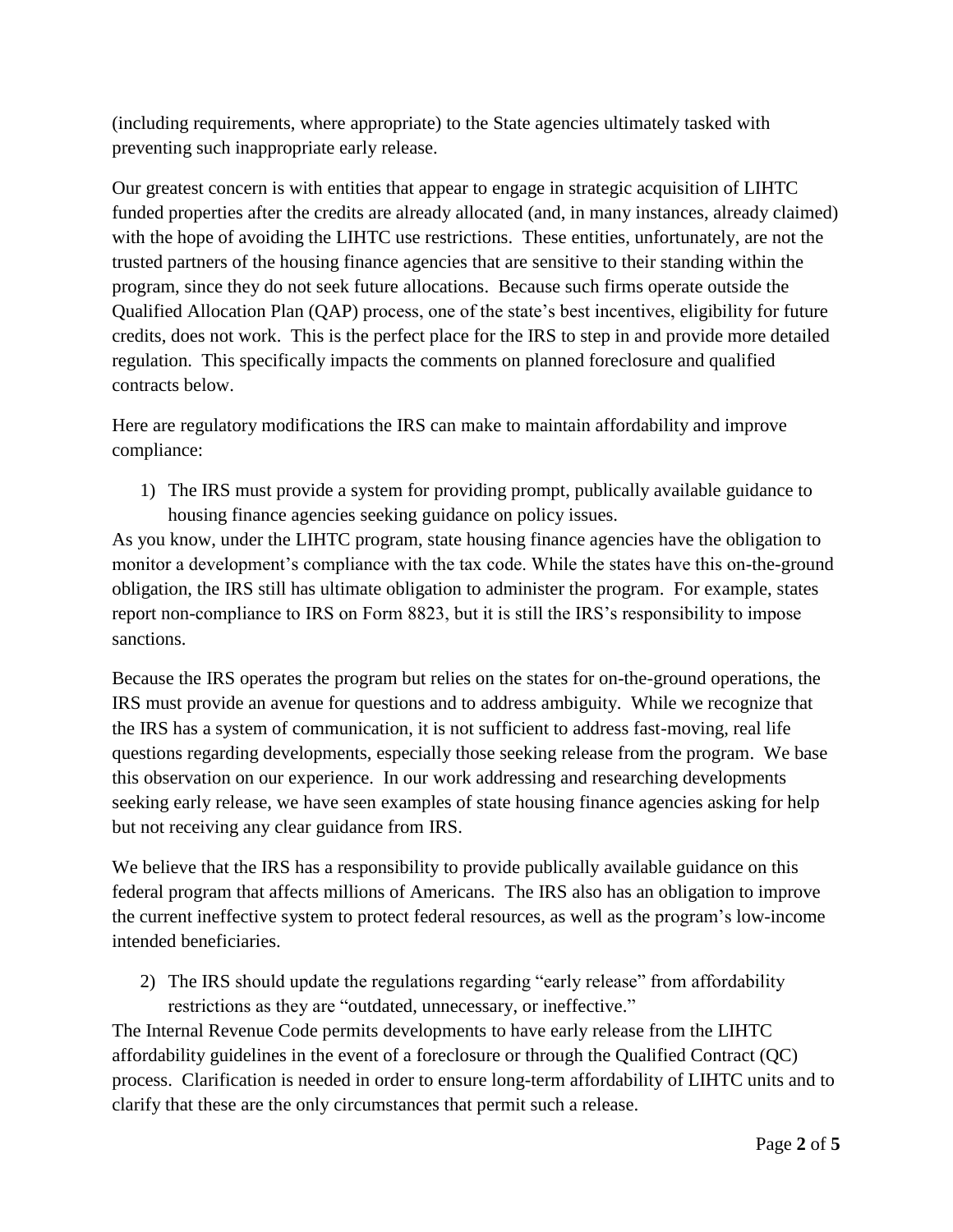## *The IRS should issue guidance on how to assess whether a foreclosure is a "planned foreclosure" and what must happen as a result.*

As a general matter, there have been relatively few foreclosures of LIHTC financed properties. Unfortunately, however, we have seen instances in Michigan, New Jersey, Ohio, and in other states, that appear to be what the IRS has described as "planned foreclosures," i.e., actions by partners in LIHTC developments that are designed to result in a foreclosure, or deed-in lieu, and thus wipe out the affordability restrictions on these properties. Unfortunately, in these cases, it appears that the entity planning the foreclosure was not involved in the LIHTC application process and is not an entity that applies for credits. Instead, the entities buy into the development, loan themselves money through distinct but related companies, and then essentially foreclose on themselves after claiming that properties are unsuccessful. We are concerned that these are not isolated incidents, but rather what might be a growing business model. These concerns are not theoretical. A recent lawsuit filed in the Western District of Michigan describes an entity that appears to have engaged in planned foreclosures in several states. Complaint, Thompson v. Eenhoorn, LLC, 1:17-cv-00021 (W.D. Mich. Jan. 6, 2017).

These "planned foreclosures" both adversely impact the residents who live in these properties and may jeopardize public support for LIHTC. Anticipating this possibility of "planned foreclosures," Congress specifically gave the Treasury Secretary the authority to determine that such intentional transactions do not qualify as foreclosures that terminate the LIHTC affordability requirements. While the LIHTC program has been in existence for 30 years, the IRS has provided no guidance to allocating agencies as to how to deal with these situations. The IRS must use this opportunity to provide detail on how these transactions should be assessed. The implementation of Executive Orders 13777 and 13771gives the IRS the perfect opportunity to modify these ineffective regulations to ensure that planned foreclosures do not become a more popular business model that will lead to the permanent and premature loss of affordable rental housing. In addition, because planned foreclosure is not defined, this IRS guidance is ineffective, since the lack of definition or clarity makes HFA's waste precious resources trying to obtain guidance from the IRS (without success thus far) and trying to determine for themselves what that term means. Having the IRS provide guidance or definitions regarding the term planned foreclosure will reduce the ineffectiveness and inefficiency that inevitably accompanies ambiguity when terms are not defined

## *The IRS should modify the regulations to provide guidance on how agencies should evaluate requests for Qualified Contracts.*

We are also seeing a problematic loss of affordable LIHTC developments through the Qualified Contract (QC) process outlined in the Internal Revenue Code. Through a public records request, we have learned of a significant number of units throughout Ohio that have been released prior to the end of their extended use period due primarily to the QC process. Other states have also experienced terminations under the QC process, unless they have required a waiver of this option by owners of LIHTC developments, as the Code permits.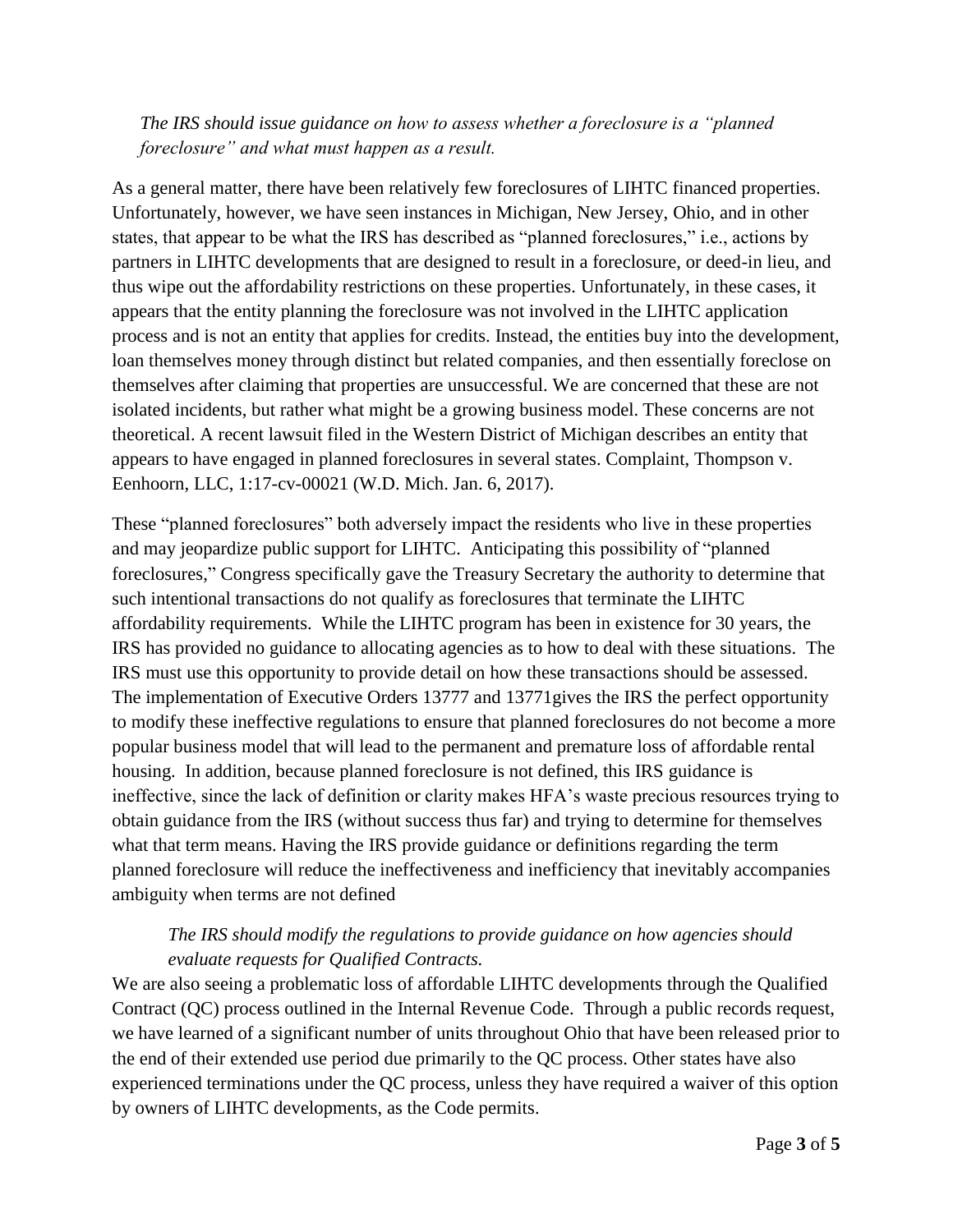While there are clearly steps that the state housing finance agencies can and should take to limit QCs, some may not do so, and others may do so ineffectively. To minimize waste and abuse of scarce public resources, the IRS should also provide further guidance in order to cease unnecessary QC transactions and to preserve much needed affordable housing. For example, the IRS should provide detail regarding what information a state housing finance agency should utilize to evaluate the request and the substantive considerations an agency must consider. It should also require tenant notification prior to any such QC termination so that tenants have an opportunity to provide input to the state agency. Furthermore, the IRS should also require that entities (and their affiliates) that pursue the qualified contract process should be subject to sanctions on subsequent LIHTC applications.

## *The IRS must provide further instruction to better ensure that developments are only released from use restrictions for the specific reasons stated in the Code.*

As discussed above, the Internal Revenue Code only allows for a release of a development's affordability requirements in the event of a foreclosure or a qualified contract. Unfortunately, and contrary to the interest of the low-income tenants that the program was designed to serve, we have seen releases of developments or units for reasons outside of the specific ones specified in the Code. Our evidence is not simply anecdotal. Housing advocates focused on LIHTC issues have requested public records from housing finance agencies in several states. Based on our review of the information received, we have seen numerous developments or units released outside of the foreclosure or qualified contract contexts. Such releases are contrary to the Code and regulations. Thus, the IRS should provide further instruction regarding early release to better ensure that it will only be permitted in the event of foreclosure or qualified contracts. All considerations of release that comply with the Internal Revenue Code should still be subject to clear standards developed by the IRS or state agencies, including a transparent process that includes full and informed input from tenants and the affect local community.

3) The IRS should add regulations to address development compliance monitoring issues. Although State agencies are tasked with monitoring compliance, additional guidance is needed to ensure that properties are complying with regulations through the extended use period. During the initial ten year restrictive use period and the year five year recapture period, developments are less likely to have compliance issues as they are subject to losing tax credits. However, during the proceeding extended use period (which can last from fifteen to forty years depending on the State), it is incredibly difficult to encourage compliance as there are little penalties for failing to do so. Additionally it has been our experience that State agencies focus their compliance monitoring and enforcement during the initial fifteen year term. This is problematic given that a property is more likely to have compliance issues the longer it ages. Thus, we suggest that the IRS develop guidance or new regulations to mandate that state agencies plan for how they will ensure compliance throughout the entire restrictive use period.

Our interest in preserving quality affordable housing for low-income residents is consistent with the need to minimize waste, fraud and abuse in the LIHTC program, and the mission of state